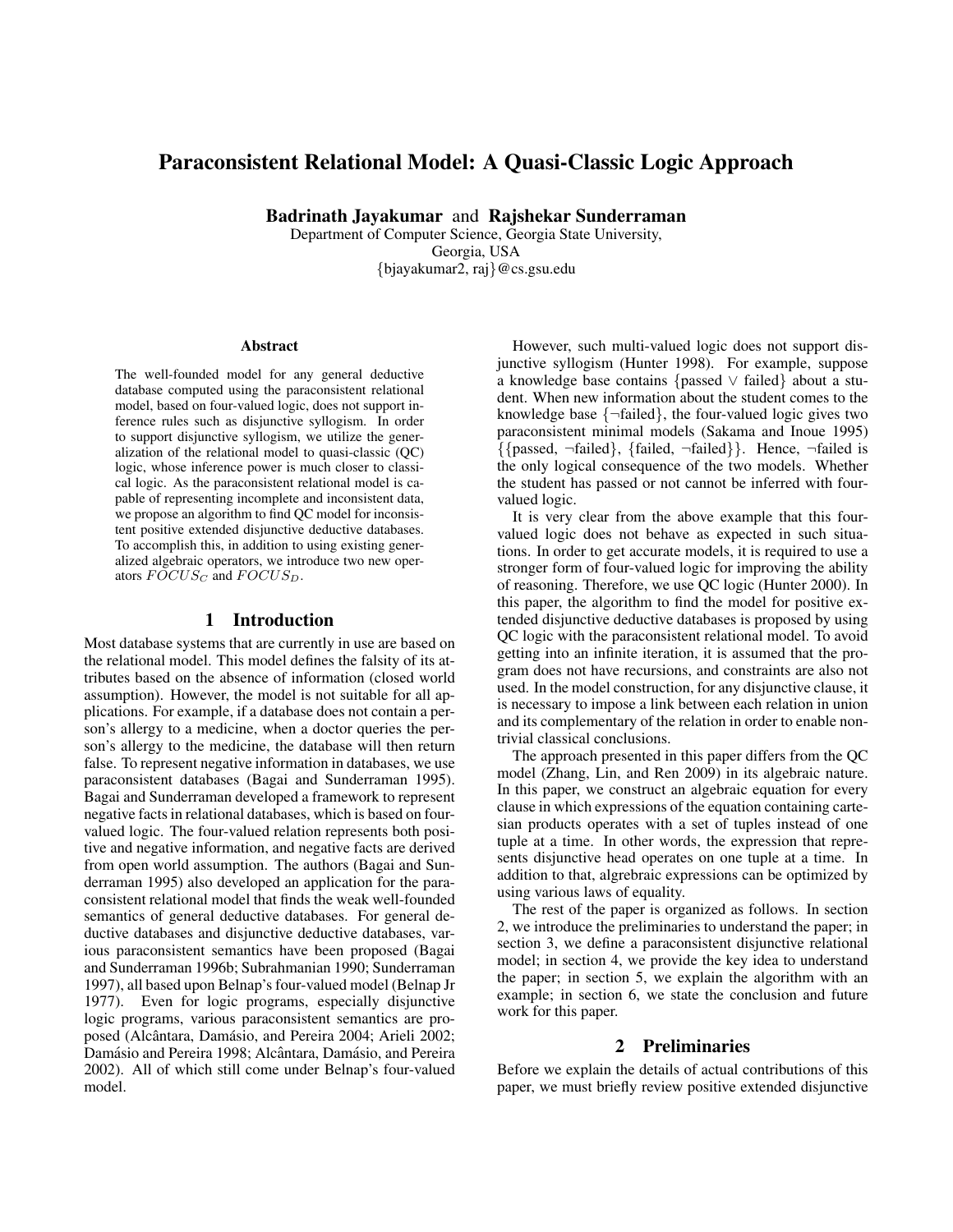deductive databases and the paraconsistent relational model (Bagai and Sunderraman 1996a; Zhang, Lin, and Ren 2009; Bagai and Sunderraman 1995) .

**Syntax.** Given a first order language  $\mathcal{L}$ , a disjunctive deductive database  $P$  (Minker and Seipel 2002) consists of logical inference rules of the form

$$
r \text{ (rule)} = l_0 \vee \cdots \vee l_n \leftarrow l_{n+1} \ldots l_m
$$

 $l_0 \ldots l_n$  is called head of the rule and  $l_{n+1} \ldots l_m$  is called body of the rule. A rule is called fact if the rule has no body. A rule is called denial rule if the rule has only body and no head. A rule is called definite clause or horn clause, if the rule has only one literal in the head and has some literal in the body. A rule is called positive disjunctive rule if the rule has both body and head. Concretely, the rule  $r$  is called positive extended disjunctive rule, if  $l_0, \ldots, l_n, l_{n+1}, \ldots, l_m$ are either positive or negative  $(\neg)$  literals.

For the given syntax of a positive extended disjunctive deductive database, we reproduce the fixed point semantics of P (Zhang, Lin, and Ren 2009).

**Fixed Point Semantics.** Let  $P$  be a positive extended disjunctive deductive database and  $\mathcal I$  be a set of interpretations, then  $\mathcal{T}_P(\mathcal{I}) = \bigcup_{I \in \mathcal{I}} T_P(I)$ 

$$
T_P(I) = \begin{cases} \emptyset, \text{ if } l_{n+1}, \dots, l_m \subseteq I \text{ for some} \\ \text{ground constraint } \leftarrow l_{n+1} \dots l_m \text{from } P. \\ \{J \mid \text{for each ground rule} \\ r_i \colon l_0 \vee \dots \vee l_n \leftarrow l_{n+1} \dots l_m \text{ such that} \\ \{l_{n+1} \dots l_m\} \subseteq I, J = I \cup \bigcup_{r_i} J' \text{ where} \\ J' \in \text{Lists}(\text{focus}(l_0 \vee \dots \vee l_n, I))\}, \text{otherwise.} \end{cases}
$$

In the definition of  $T_P(I)$ , focus removes complementary literals from disjunction  $(focus(l_0 \vee l_1, I))$  =  $l_0$  where  $I = \{\neg l_1\}$ ). If all disjuncts ( $l_0 \dots l_n$ ) are available in  $I$  as complementary literals, then the disjunction of literals becomes the conjunction of literals. Lits of conjunction gives a set of conjuncts. On the other hand, Lits of disjunction is a collection of sets where every set in the collection contains a disjunct.

The  $T_P$  definition contains the constraint. We write it for the sake of completeness, but our contribution in this paper will not address the constraint.

The following two propositions are vital for our result.

Proposition 1. *For any positive extended disjunctive deductive database P,*  $\mathcal{T}_P$  *is finite and*  $\mathcal{T}_P \uparrow n = \mathcal{T}_P \uparrow \omega$  *where n is a successor ordinal and* ω *is a limit ordinal.*

Proposition 2. *For any positive extended disjunctive deductive database* P, Minimal QC Model(P) =  $min(\mu(\mathcal{T}_P \uparrow \omega))$ 1 *) where min () stands for sets with a minimum number of literals.*

As we stated earlier, we use the paraconsistent relation model (Bagai and Sunderraman 1995) to find the QC model for any given positive extended disjunctive deductive database. In the following, we define the paraconsistent relational model and its operators.

$$
{}^{1}\mu(\mathcal{T}_{P}\uparrow\omega)=\{I\mid I\in\mathcal{T}_{P}\uparrow\omega\text{ and }I\in\mathcal{T}_{\mathcal{P}}(\{I\})\}
$$

Paraconsistent relations move forward a step to complete the database. Unlike normal relations where we only retain information believed to be true of a particular predicate, we also retain what is believed to be false of a particular predicate in the paraconsistent relational model. Let a relation scheme  $\Sigma$  be a finite set of attribute names, where for any attribute name  $A \in \Sigma$ ,  $dom(A)$  is a non-empty domain of values for A. A tuple on  $\Sigma$  is any map  $t: \Sigma \to \bigcup_{A \in \Sigma}$  $dom(A)$ , such that  $t(A) \in dom(A)$  for each  $A \in \Sigma$ . Let  $\tau(\Sigma)$ denote the set of all tuples on  $\Sigma$ . An ordinary relation on scheme  $\Sigma$  is thus any subset of  $\tau(\Sigma)$ . A paraconsistent relation on a scheme  $\Sigma$  is a pair  $\langle R^+, R^- \rangle$  where  $R^+$  and  $R^-$  are ordinary relations on  $\Sigma$ . Thus,  $R^+$  represents the set of tuples believed to be true of R, and  $R^-$  represents the set of tuples believed to be false.

Algebraic Operators. Two types of algebraic operators are defined here: i)Set Theoretic Operators, and ii) Relational Theoretic Operators.

Set Theoretic Operators. Let  $R$  and  $S$  be two paraconsistent relations on scheme Σ.

**Union.** The union of R and S, denoted R∪S, is a paraconsistent relation on scheme  $\Sigma$ , given that

$$
(R\dot{\cup}S)^{+} = R^{+} \cup S^{+}, (R\dot{\cup}S)^{-} = R^{-} \cap S^{-}
$$

**Complement.** The complement of R, denoted  $\dot{-}R$ , is a paraconsistent relation on scheme  $\Sigma$ , given that

$$
\dot -R^+=R^-,\dot -R^-=R^+
$$

**Intersection.** The intersection of R and S, denoted  $R \cap S$ , is a paraconsistent relation on scheme  $\Sigma$ , given that

$$
(R\dot{\cap}S)^{+} = R^{+} \cap S^{+}, (R\dot{\cap}S)^{-} = R^{-} \cup S^{-}
$$

**Difference.** The difference of R and S, denoted  $R-S$ , is a paraconsistent relation on scheme  $\Sigma$ , given that

$$
(R\dot{-}S)^{+} = R^{+} \cap S^{-}, (R\dot{-}S)^{-} = R^{-} \cup S^{+}
$$

Example 1. *Let* {*a, b, c*} *be a common domain for all attribute names, and let* R *and* S *be the following paraconsistent relations on schemes*  $\{X\}$  *and*  $\{X\}$  *respectively:* 

$$
R^{+} = \{(a), (b)\}, R^{-} = \{(c)\}\
$$
  

$$
S^{+} = \{(c), (b)\}, S^{-} = \{(a)\}\
$$

 $R\dot{\cup}S$  is

.

$$
(R\dot{\cup}S)^{+} = \{(a), (b), (c)\}\
$$

$$
(R\dot{\cup}S)^{-} = \{\}
$$

 $R\cap S$  is

 $\dot{-}R$  is

$$
(R \cap S)^{-} = \{(a), (c)\}\
$$

$$
\dot{-}R^{+} = \{(c)\}\
$$

 $(R\dot{\cap}S)^{+} = \{(b)\}\$ 

$$
\therefore R^- = \{(c)\}\
$$

$$
\therefore R^- = \{(a), (b)\}\
$$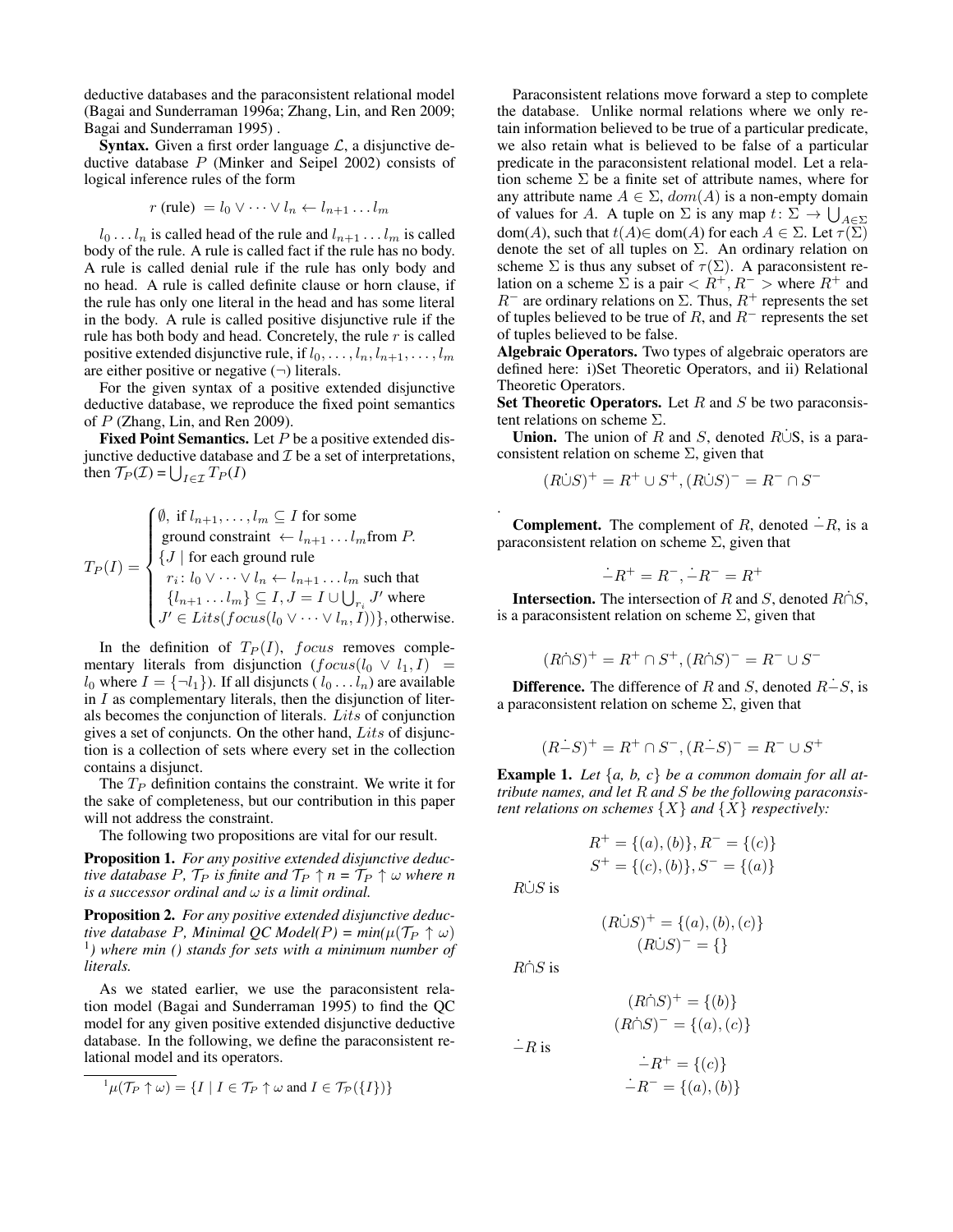$R-\overline{S}$  is

$$
(R\dot{-}S)^{+} = \{(a)\}\
$$

$$
(R\dot{-}S)^{-} = \{(b), (c)\}\
$$

Relation Theoretic Operators. Let  $\Sigma$  and  $\Delta$  be relation schemes such that  $\Sigma \subseteq \Delta$ , and R and S be paraconsistent relations on schemes  $\Sigma$  and  $\Delta$ .

**Join.** The join of R and S, denoted  $R\dot{\bowtie}S$ , is a paraconsistent relation on scheme  $\Sigma \cup \Delta$  given that

$$
(R\dot{\bowtie} S)^+=R^+\bowtie S^+, (R\dot{\bowtie} S)^-=(R^-)^{\Sigma\cup\Delta}\cup (S^-)^{\Sigma\cup\Delta}
$$

**Projection.** The projection of R onto  $\Delta$ , denoted  $\pi_{\Delta}(R)$ , is a paraconsistent relation on  $\Delta$  given that

$$
\dot{\pi}_{\Delta}(R)^{+} = \pi_{\Delta}(R^{+})^{\Sigma \cup \Delta}
$$

$$
\dot{\pi}_{\Delta}(R)^{-} = \{ t \in \tau(\Delta) \mid t^{\Sigma \cup \Delta} \subseteq (R^{-})^{\Sigma \cup \Delta} \}
$$

where  $\pi_{\Delta}$  is the usual projection over  $\Delta$  of ordinary relations.

**Selection.** Let  $F$  be any logic formula involving attribute names in  $\Sigma$ , constant symbols, and any of these symbols  $\{=\,,\neg,\wedge,\vee\}$ . Then the selection of R by F, denoted  $\dot{\sigma}_F(R)^+$ , is a paraconsistent relation on scheme  $\Sigma$ , given that

$$
\dot{\sigma}_F(R)^+ = \sigma_F(R)^+, \dot{\sigma}_F(R)^- = R^- \cup \sigma_{\neg F}(\tau(\Sigma))
$$

where  $\sigma_F$  is a usual selection of tuples satisfying F from ordinary relations.

The following example is taken from Bagai and Sunderraman's paraconsistent relational data model (Bagai and Sunderraman 1995).

Example 2. *Strictly speaking, relation schemes are sets of attribute names. However, in this example we treat them as ordered sequence of attribute names, so tuples can be viewed as the usual lists of values. Let*  $\{a, b, c\}$  *be a common domain for all attribute names, and let* R *and* S *be the following paraconsistent relations on schemes*  $\langle X, Y \rangle$  *and*  $\langle Y, Z \rangle$  *respectively:* 

$$
R^{+} = \{(b, b), (b, c)\}, R^{-} = \{(a, a), (a, b), (a, c)\}\
$$
  

$$
S^{+} = \{(a, c), (c, a)\}, S^{-} = \{(c, b)\}.
$$

Then,  $R\dot{\bowtie} S$  is the paraconsistent relation on scheme  $\langle X, Y, Z \rangle$ :

$$
(R\dot{\bowtie} S)^{+} = \{(b, c, a)\}
$$

 $(R\dot{\bowtie} S)^{-} = \{ (a, a, a), (a, a, b), (a, a, c), (a, b, a), (a, b, b),$  $(a, b, c), (a, c, a), (a, c, b), (a, c, c), (b, c, b), (c, c, b)$ 

Now,  $\dot{\pi}_{(X,Z)}(R\dot{\bowtie} S)$  becomes the paraconsistent relation on scheme  $\langle X, Z \rangle$ :

 $\pi_{\langle X,Z\rangle}(R\dot{\bowtie} S)^+=\{(b,a)\}$ 

 $\pi_{(X,Z)}(R \triangle S)^{-} = \{(a, a), (a, b), (a, c)\}\$ 

Finally,  $\dot{\sigma}_{\neg X = Z}(\dot{\pi}_{\langle X,Z \rangle}(R\dot{\bowtie} S))$  becomes the paraconsistent relation on scheme  $\langle X, Z \rangle$ :

 $\dot{\sigma}_{\neg X = Z}(\dot{\pi}_{\langle X,Z\rangle}(R\dot{\bowtie} S))^+ = \{(b,a)\}\$  $\dot{\sigma}_{\neg X = Z}(\dot{\pi}_{\langle X,Z\rangle}(R\dot{\bowtie} S)) = \{ (a,a), (a,b), (a,c)(b,b),$  $(c, c)$ 

In the rest of the paper, relations mean paraconsistent relations. In order to find the QC model easily in our algorithm, we create a copy for a given relation. For any given relation R, the copy of  $\tilde{R}$  is  $R'$ . Both  $R$  and  $R'$  are different relations with the same attributes and the same tuples.  $R$  is called an exact relation and  $R'$  is called a copy relation. In addition to that, the replica of R is R, where replica R has the same name, the same tuples, and the same attributes. We assume that a relation and its replica should not appear in the same set, but it can appear in different sets. If two relations (a relation and its replica) appear in the same set, then we merge the tuples and write it as one relation.

Our main contributions of the paper start from the disjunctive relation.

## 3 Disjunctive Relation

Let a disjunctive relation scheme  $2^{\Sigma}$  be a finite set of attribute sets, where for any attribute set  $A \subseteq 2^{\Sigma}$ , dom(a) is a non-empty domain of values for each  $a \in A$ . Let  $\tau(2^{\Sigma})$  denote the set of all tuples on  $2^{\Sigma}$ . A disjunctive relation, DR, over the scheme  $2^{\Sigma}$  consists of two components  $\langle DR^+, DR^-\rangle$ , where  $DR^+ \subseteq \tau (2^{\Sigma})$  and  $DR^-\subseteq$  $\tau(2^{\Sigma})$ .  $DR^{+}$  is the component that consists of a set of tuples. While the tuples in  $DR<sup>+</sup>$  typically represent the disjunction of facts, they also sometimes represent the conjunction of facts. At the same time,  $DR<sup>-</sup>$  is the component that consists of a set of tuples. Each tuple in this component represents a conjunction of facts. In the case where the tuple is a singleton, both  $DR^+$  and  $DR^-$  have a definite fact that has neither disjunction or conjunction.

Let T be a tuple in DR, then for all  $t \in T$ ,  $Att(t)$  be an attribute set that represents the element in the tuple of the disjunctive relation DR, and let  $Att(R)$  be an attribute set that represents the relation R over the scheme  $\Sigma$ .

The disjunctive relational model is very much different from the disjunctive database introduced by Molinaro et al. (Molinaro, Chomicki, and Marcinkowski 2009). The disjunctive database (Molinaro, Chomicki, and Marcinkowski 2009) is based on the relational model (not the paraconsistent relational model), whereas disjunctive relational model is based on the paraconsistent relational model. Moreover unlike the disjunctive relational model, disjunctive databases (Molinaro, Chomicki, and Marcinkowski 2009) are wellsuited for repairs. At the same time, the disjunctive relational model is also different from the relational model introduced by Sunderraman that can handle disjunction (Sunderraman 1997). In Sunderraman's relation model for disjunction, all the disjuncts should have the same arity in the relation. However, in the disjunctive relational model, it can be different.

In the following, we define rename operators, mapping, and necessary functions, which all play a key role in constructing the QC model. In addition to that, we give an example that relates the usage of the operators, mapping and the functions which help to comprehend the algorithm.

Rename Operators. Rename operators change the attributes for any relation. We define two rename operators: i) Attribute Rename, and ii) Copy Attribute Rename.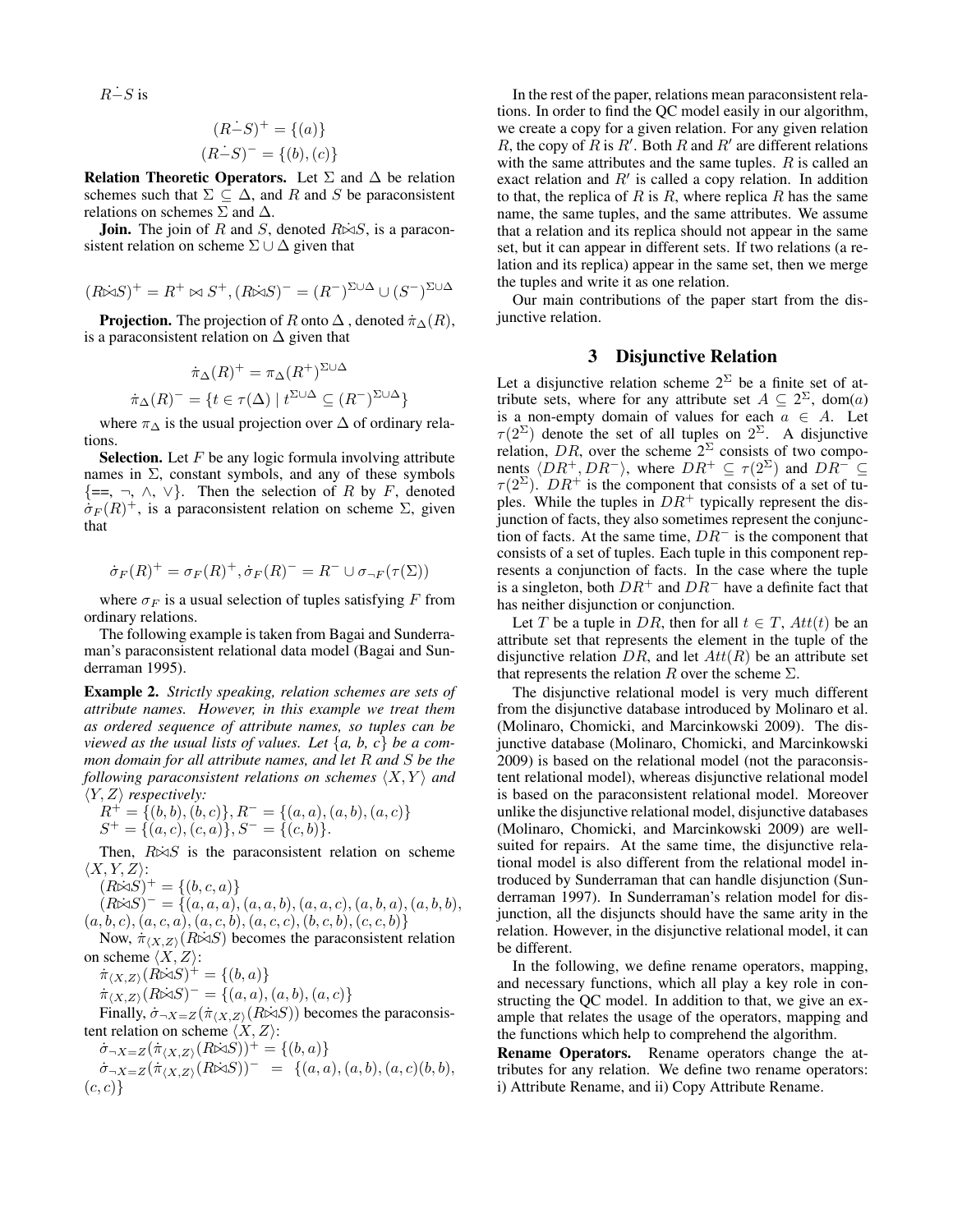Attribute Rename ( $\Theta$ ). Let R be a relation over scheme  $\Sigma$  and  $\Sigma = \{A_1 \ldots A_m, R.A_1 \ldots R.A_m\}$ , Then

$$
\Theta_{A_1...A_m \to R.A_1...R.A_m}(R)
$$

and

$$
\Theta_{R.A_1...R.A_m \to A_1...A_m}(R)
$$

This operator  $(\Theta)$  is used to maintain uniqueness of attributes between any two relations.

Copy Attribute Rename  $(\Omega)$ . Let R be a relation over scheme  $\Sigma$  and  $\Sigma = \{A_1 \dots A_m, R'_1 \dots R'_n \dots A_m\}$ . Then

$$
\Omega_{A_1...A_m \to R'.A_1...R'.A_m}(R)
$$

and

# $\Omega_{R^{\prime},A_{1}...R^{\prime},A_{m}\rightarrow A_{1}...A_{m}}(R)$

Tuple Mapping to Disjunctive Relation. The algebraic equivalent for disjunction  $(∨)$  is union. So, we represent the disjunctive information in  $P$  as paraconsistent unions  $(\dot{\cup})$  of relations. But it is not very flexible to construct the QC model with paraconsistent unions  $(\dot{\cup})$  of relations. So, we map the information in relations to a disjunctive relation DR. Let  $R_1 \ldots R_n$  be relations over schemes  $\Sigma_1 \ldots \Sigma_n$ where every  $\Sigma_i \subseteq \Sigma$  and  $1 \leq i \leq n$ . Then a set of attribute sets for any DR obtained from  $R_1 \cup ... \cup R_n$  is  $\{\Sigma_1 \dots \Sigma_n\}$ . Now, we map the tuples of relations containing paraconistent unions to a disjunctive relation. For each  $t \in T$ , T is a tuple for any disjunctive relation (DR). Then  $t: \Sigma \to \cup_{A \in Att(R_i)}dom(A)$  such that  $t(A) \in dom(A)$  for every i in  $R_1 \cup \ldots \cup R_n$  where  $Att(t) = Att(R_i)$ . Informally, a disjunctive relation can be considered a collection of relations that has unions. It is intuitive to map each disjunctive relation back to its base relations because every  $t \in T$ of any disjunctive relation represents the corresponding tuple in the relation  $(R_i)$ .

In our approach, we need to find the name of the underlying relation for any given element in  $T$ . Hence, the following defintion:

**NRelation.** For any  $t \in T$  where T is a tuple for any disjunctive relation (DR) that is mapped from  $R_1 \dot{\cup} \dots \dot{\cup} R_n$ .

 $NRelation(t) := \{R_i \mid Att(t) = Att(R_i) \text{ for any } i \text{ in }$  $R_1\dot{\cup}\ldots\dot{\cup}R_n$ 

NRelation returns the corresponding relation name (either positive or negative) for the given t where  $t \in T$  and  $T \in DR$ .

As we stated earlier, the positive component of disjunctive relations contains tuples that are typically disjunctive, but the positive component of disjunctive relations can be conjunctive as well. As we are specifically handling the inconsistencies associated with disjunction, we collect the tuples that are disjunctive.

**DISJ.** Let DR be a disjunctive relation that is mapped from  $R_1\dot{\cup}\dots\dot{\cup}R_n$ . Then

$$
DISJ(DR) = \{T \mid \forall T \in DR^+ \text{ such that } T \text{ is disjunctive }\}
$$

The following example is very specific, but helps to understand the algorithm clearly.

Example 3. *Let* R1*,* R<sup>2</sup> *and C are relations over schemes*  $\{X\}$ ,  $\{Y, Z\}$  *and*  $\{X, Y, Z\}$  *and domain for every attribute is* {*a, b, c*}*. Then, we have the following equation:*

$$
(\pi_{\{X,Y,Z\}}(R_1(X)\cup -R_2(Y,Z)))[X,Y,Z] = (\pi_{\{X,Y,Z\}}(C(X,Y,Z)))^+[X,Y,Z] \nwhere C^+= {(a,b,c)}, R_1^- = {(b)} and R_2^+=
$$

 $\{(a, c), (b, c)\}\$ 

**Solution.** Before the tuples of  $C$  are distributed to  $R_1$  and  $R_2$ , it is imperative to note that  $R_1$  and  $R_2$  contain definite tuples, which are not disjunctive (conjunctive). The first step is to map the definite tuples of  $R_1$  and  $R_2$  to a disjunctive relation. The definite tuples have no disjunction (conjunction) in any disjunctive relation. So, we rename the attributes  $(\Theta)$ of  $R_1$  and  $R_2$ . Then we map the definite tuples to DR.

In the rest of the paper, we differentiate positive and negative parts of a relation (disjunctive relation) with a double line in every relation (disjunctive relation) diagram.

|        | $\{R_1.X\}$ | $\{R_2.Y, R_2.Z\}$ |
|--------|-------------|--------------------|
| $DR =$ | b           |                    |
|        |             | (a, c)             |
|        |             | b, c               |

The next step is to distribute the tuples from  $C$  to each individual relation in any union after applying  $\Theta$  to  $R_1$  and  $R_2$ . It is necessary to apply  $\Theta$  before the distribution of tuples from  $C$  because we changed the attributes of  $R_1$  and  $R_2$  before we map the definite tuples.

$$
R_1 = \frac{\{X\}}{\begin{array}{|c|c|}\hline \{X\} \\ \hline \hline (b) \\ \hline \end{array}} \text{ and } \dot{-}R_2 = \frac{\begin{array}{|c|}\hline \{Y,Z\} \\ \hline \hline (b,c) \\ \hline \hline (a,c) \\ \hline (b,c) \\ \hline \end{array}}{}
$$

The next step is to again rename  $(\Theta)$  the attributes.

$$
R_1 = \frac{\boxed{\{R_1.X\}}{(a)}}{(b)}
$$
 and  $\therefore$   $R_2 = \frac{\boxed{\{R_2.Y, R_2.Z\}}{(b,c)}}{(a,c)}$ 

Then we map the newly added tuples of  $R_1 \cup -R_2$  to DR.

|        | $\{R_1.X\}$      | $\{R_2.Y, R_2.Z\}$ |
|--------|------------------|--------------------|
|        | $\boldsymbol{a}$ | (b, c)             |
| $DR =$ |                  |                    |
|        |                  | (a,c)              |
|        |                  | b, c               |

To find the relation name for any given element in the tuple T where  $T \in DR$ , we use NRelation. So,  $NRelation((b, c))$  is  $-R_2$ .

In addition to that,  $DISJ(DR)$  is  $(a) \vee (b, c)$ .

In the following section we introduce  $FOCUS_C$  and  $FOCUS_D$ , which are very essential for handling inconsistencies.

## 4 Key Idea for QC logic

It is very important to note that the paraconsistent relation portrays a belief system rather than a knowledge system. The key idea of QC logic is given by the resolution rule of inference, which computes the focused belief. If the assumptions are considered as beliefs for the resolution, then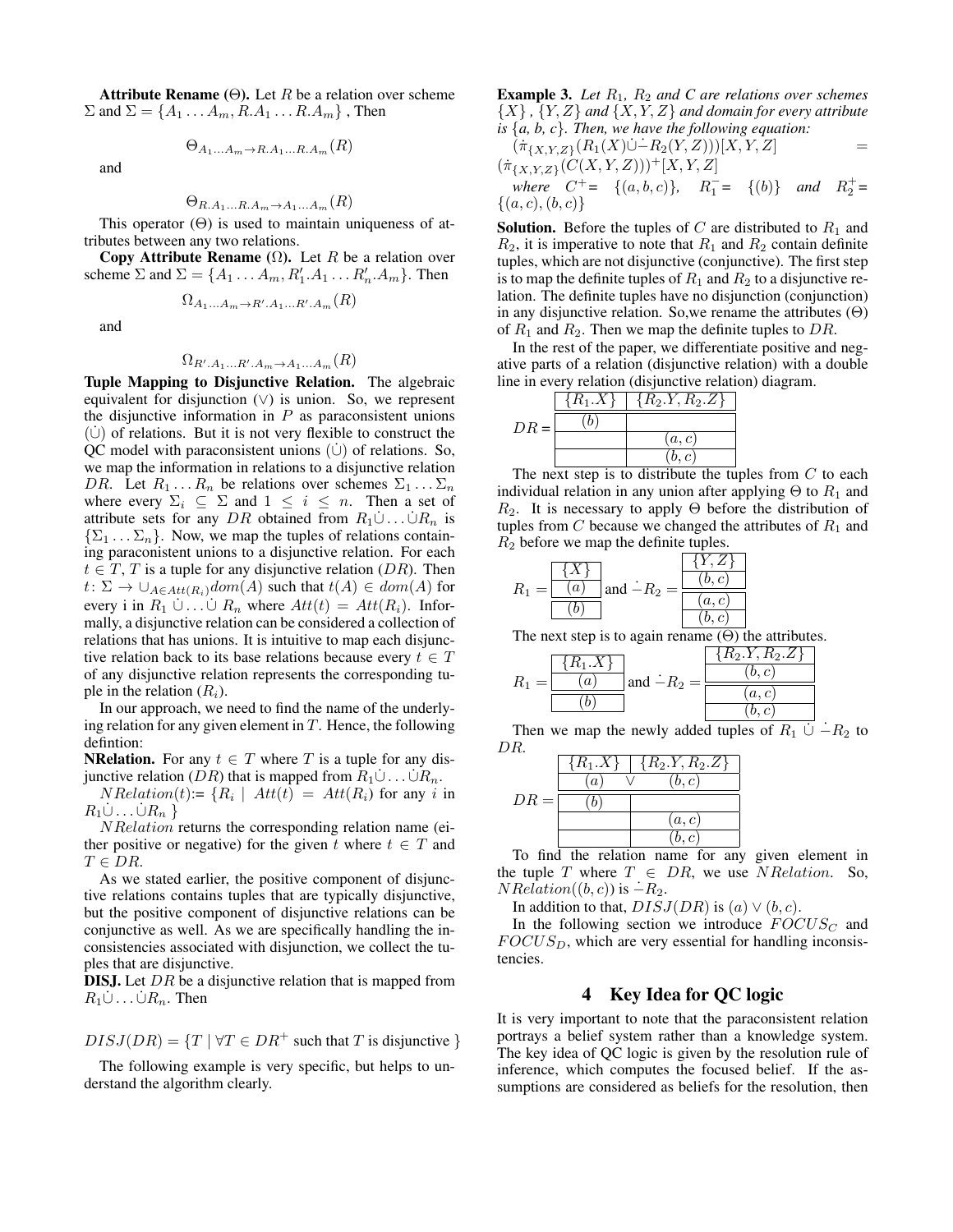the resolvent is called the focused belief. This ensures nontrivial reasoning in QC logic. As an individual can be both true and false for a given relation in the relational model, we decouple the link during the model construction. This is accomplished with the help of  $FOCUS_D$  and  $FOCUS_C$ .

 $FOCUS_D$ . Let DR be a disjunctive relation on scheme  $2^{\Sigma}$ and MR be a set of relations. Then

 $FOCUS_D(DR, MR) = \{T \mid \forall T \in DISJ(DR) \land$  $\exists t \in T \land \exists R \in MR \land Att(R) = Att(NRelation(t)) \land$  $(NRelation(t)$  is positive  $\wedge t \in R^- \rightarrow (T = T \setminus t)$   $\vee$  $(NRelation(t)$  is negative  $\wedge t \in R^+ \rightarrow (T = T \setminus t))$ )

As a special case, for a given tuple T where  $T \in DR^+,$ if  $FOCUS_D$  removes every element t in tuple T, then we convert the tuple  $T$  into a conjunction of the elements in the tuple. This is similar to focus that we defined in the Preliminaries section.

**CONJ.** Let  $DR$  be a disjunctive relation that is mapped from  $R_1\dot{\cup} \dots \dot{\cup} R_n$ . For any  $T \in DR$ ,

$$
CONJ(T) := \{ t_1 \wedge \dots \wedge t_n \mid \forall t_i \in T \wedge n \leq |T| \}
$$

Using CONJ, we define  $FOCUS_C$ .

 $FOCUS_C$ . Let DR be a disjunctive relation on scheme  $2^{\Sigma}$ and  $MR$  be a set of relations. Then

 $FOCUS_C(DR, MR) = \{CONJ(T) | \forall T \in$  $DR^+ \wedge \forall t \in T \wedge \exists R \in MR \wedge Att(R) =$  $Att(NRelation(t)) \wedge ((NRelation(t))$  is positive  $\wedge t \in$  $(R^{-}) \vee (NRelation(t)$  is negative  $\wedge t \in R^{+}$ ))}

 $FOCUS_D$  removes any element t, where  $t \in T$  and  $T \in DR$ , that satisfies the predicate of  $FOCUS_D$ . Similarly,  $FOCUS_C$  introduces conjunction among every  $t \in T$ , where  $T \in DR$ , that satisfies the predicate of  $FOCUS_C$ . In any  $DR$ , any tuple  $T$  that contains conjunction should never be affected by  $FOCUS_D$ .

**Example 4.** *Extending from Example 3. Let*  $MR = \{R_2'\}$ *where*  $R'_2$ <sup>+</sup> = {(a, c), (b, c)}.  $R'_2$  *is called a copy relation.* 

## Solution.



The attributes of  $R'_2$  is different from  $R_1$  and  $R_2$ . Apply  $\Theta(R'_2)$ ,  $\Omega(\Theta(R_1))$  and  $\Omega(\Theta(R_1))$ . So,  $FOCUS_C (FOCUS_D)$  can compare the attributes and perform necessary actions on T.

Now we apply focus to  $DR$ ,

 $DR = FOCUS_D(DR, MR)$ 

In this case, in  $DR$ , the underlying relation for  $(b, c)$  is  $-R_2$  but  $(b, c)$  lies in the positive part of  $R'_2$  in  $MR$ . Therefore,  $FOCUS_D$  removes it.



Apply  $\overline{\Theta(R'_2)}$ ,  $\overline{\Theta(\Omega(R_1))}$  and  $\overline{\Theta(\Omega(R_2))}$ . These operations revert the relation back to its old attribute names. To reiterate,  $DR<sup>+</sup>$  contains tuples which in turn can contain disjunction. From the base  $DR$ , multiple  $DR$  can be obtained by applying disjunction in tuples. Each newly created DR from the base  $DR$  should not lose any tuple set; otherwise, it leads to incorrect models. The following definition addresses the issue.

**Proper Disjunctive Relation (PDR).** Let  $DR$  be a base disjunctive relation. A proper disjunctive relation is a set, which contains all disjunctive relations that can be formed from DR by applying disjunction in tuples. Concretely, for every disjunctive relation  $(DR_i)$ , which is obtained from *DR* by applying disjunction,  $\tau(DR^+) = \tau(DR_i^+)$  where 1  $\leq i \leq (2^n - 1)^{\tau(DR^+)}$  such  $DR_i$  is a  $PDR^i$ .

Example 5. *Continuing from Example 4.*

Solution. The next step is to create a set of proper disjunctive relation from DR.



The size of  $PDR$  is 1. Correspondingly, there should be one replica of base relations.  $\{\{(\pi_{\{X,Y,Z\}}(R_1(R_1.X)\cup -R_2(R_2.Y,R_2.Z)))[X,Y,Z]\}\}.$ For every p in PDR, reverse map tuples to a set of base relations.

$$
R_1 = \frac{\{R_1.X\}}{(a)} \text{ and } -R_2 = \frac{\{R_2.Y, R_2.Z\}}{(a, c)}
$$

$$
\boxed{(b)}
$$

Finally, rename  $(\Theta)$  each attribute name of every relation back to its old name. Hence,  $R_1$  attribute is  $\langle X \rangle$  and  $R_2$ attribute is  $\langle Y, Z \rangle$ .

To individualize the relation, we have the following definition.

**Relationalize.** Let  $R_1 \cup ... \cup R_n$  and  $R_1,..., R_n$  be relations on scheme Σ.

$$
Relationalize(\pi_{\{\Sigma\}}(R_1 \cup \ldots \cup R_n)[\Sigma]):\qquad \qquad =
$$

 $\{R_1,\ldots,R_n\}$ 

The relationalize operator removes the unions among relations and the projection for it. By doing so, the operator produces a set of relations. If there is a select operation associated with the expression, then apply the operation before Relationalize is applied. Relationalize is in accordance to Lits, which is one of the key operators for finding the QC model (Zhang, Lin, and Ren 2009).

#### Example 6. *Continuing from Example 5.*

**Solution.** Relationalize( $\pi_{\{Y,X\}}[R_1 \cup -R_2](Y,X) = \{R_1,$  $R_2$ } where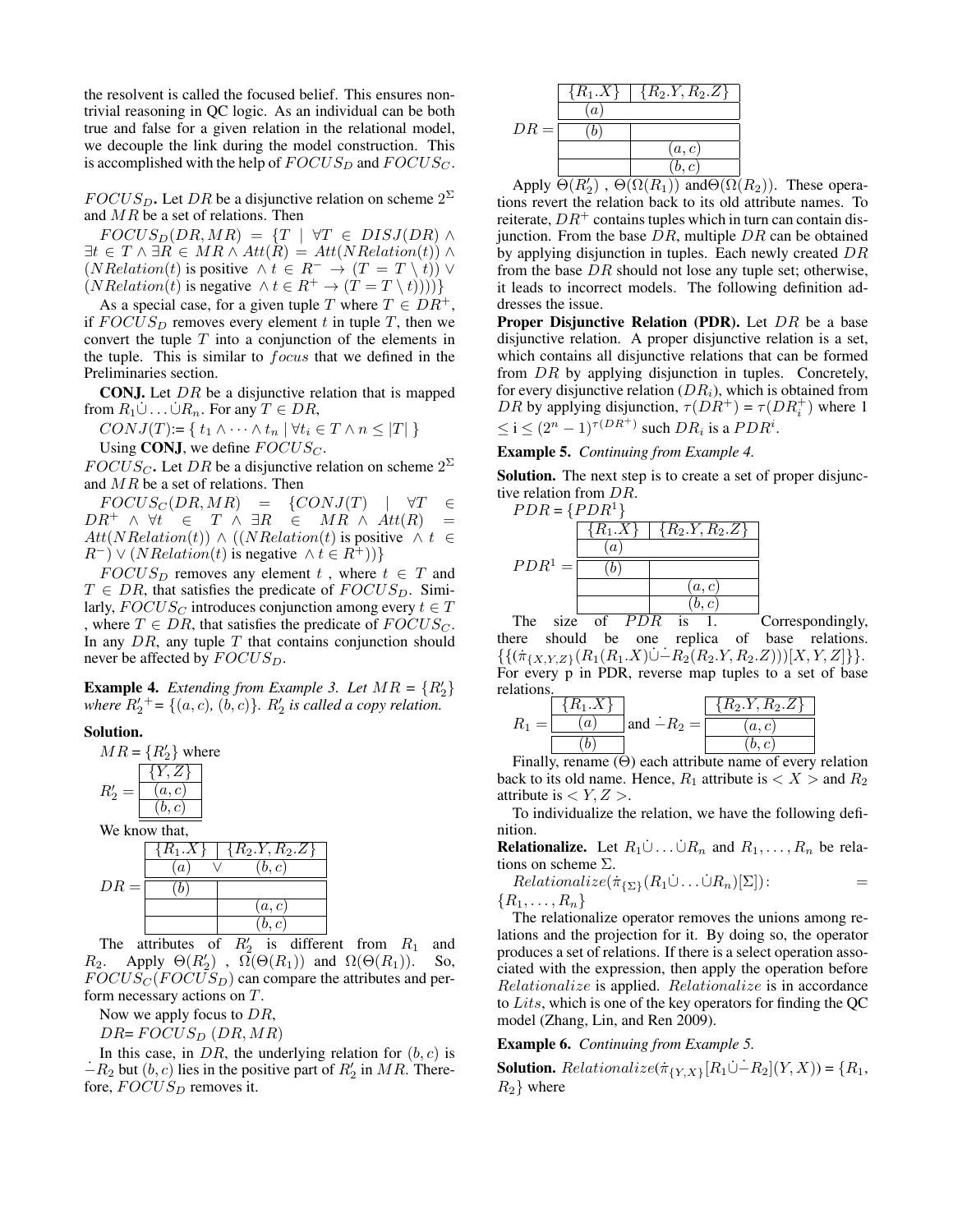$$
R_1 = \frac{\{X\}}{(a)} \text{ and } -R_2 = \frac{\{Y, Z\}}{(a, c)} \text{ or } R_2 = \frac{\{Y, Z\}}{(a, c)}
$$
  
Now  $R_1$  and  $R_2$  are called focused relations because  $R_1$ 

Now  $R_1$  and  $R_2$  are called focused relations because  $R_1$ and  $R_2$  have no inconsistency.

During QC model construction, we encounter a set of redundant relation sets. In order to remove it, we define the following.

**Minimize.** Let  $\{R1_1 \ldots R1_m\}$  and  $\{R2_1 \ldots R2_n\}$  be two sets of relations where  $m \leq n$ .

 $Minimize({\{R1_1 \ldots R1_n\}, \{R2_1 \ldots R2_m\}}):$  $\{R1_1 ... R1_m\}$  |  $R1_i = R2_j \wedge Att(R1_i) = Att(R2_j) \wedge$  $\tau(R1_i) = \tau(R2_i)$  such that  $\forall i, 1 \leq i \leq m \land \exists j, 1 \leq j \leq n$ 

By using the definitions and operators in Section 3 and Section 4, we propose an algorithm in the following section.

> 5 QC Model for Positive Extended Disjunctive Deductive Databases

By using the algebra of the relational model, we present a bottom up method for constructing the QC model for the positive extended disjunctive deductive database. The algorithm that we present in this section is an extension of the algorithm proposed by Bagai and Sunderraman (Bagai and Sunderraman 1995). The reader is requested to refer to QC logic programs (Zhang, Lin, and Ren 2009) and QC logic (Hunter 2000). The QC model's construction involves two steps. The first step is to convert  $P$  into a set of relation definitions for the predicate symbols occuring in P. These definitions are of the form

$$
U_r=D_{U_r}
$$

where  $U_r$  is the paraconsistent union of the disjunctive head predicate symbols of  $P$ , and  $D_{U_r}$  is an algebraic expression involving predicate symbols of  $P$ . Here  $r$  refers to the equation number,  $1 \le r \le N$ , where N refers to a total number of equations. The second step is to iteratively evaluate the expressions in these definitions to incrementally construct the relations associated with the predicate symbols. The first step is called SERALIZE and the second step is called Model Construction.

Algorithm. SERALIZE

Input. A positive extended disjunctive deductive database clause  $l_0 \vee \cdots \vee l_n \leftarrow l_{n+1} \ldots l_m$ . For any  $i, 0 \le i \le m, l_i$  is either of the form  $p_i(A_{i1} \ldots A_{ik_i})$  or  $\neg p_i(A_{i1} \ldots A_{ik_i})$ . Let  $V_i$  be the set of all variables occurring in  $l_i$ 

Output. An algebraic expression involving paraconsistent relations.

Method. The expression is constructed by the following steps:

- 1. For each argument  $A_{ij}$  of literal  $l_i$ , construct argument  $B_{ij}$  and condition  $C_{ij}$  as follows:
- (a) If  $A_{ij}$  is a constant a, then  $B_{ij}$  is any brand new variable and  $C_{ij}$  is  $B_{ij}=a$ .
- (b) If  $A_{ij}$  is a variable, such that for each  $k, 1 \leq k < j$ ,  $A_{ik} \neq A_{ij}$ , then  $B_{ij}$  is  $A_{ij}$  and  $C_{ij}$  is true.
- (c) If  $A_{ij}$  is a variable, such that for some  $k, 1 \leq k < j$ ,  $A_{ik} = A_{ij}$ , then  $B_{ij}$  is a brand new variable and  $C_{ij}$  is  $A_{ij} = B_{ij}$ .

2. Let  $\hat{l}_i$  be the atom  $p_i(B_{i1} \dots B_{ik_i})$ , and  $F_i$  be the conjunction  $C_{i1} \wedge \cdots \wedge C_{ik_i}$ . If  $l_i$  is a positive literal, then  $Q_i$  is the expression  $\pi_{V_i} \dot{\sigma}_{F_i}(\hat{l}_i)$ ). Otherwise, let  $Q_i$  be the expression  $-\dot{\pi}_{V_i}(\dot{\sigma}_{F_i}(\hat{l}_i)).$ 

As a syntatic optimisation, if all conjuncts of  $F_i$  are true (i.e. all arguments of  $l_i$  are distinct variables), then both  $\dot{\sigma}_{F_i}$  and  $\dot{\pi}_{V_i}$  are reduced to identity operations, and are hence dropped from the expression.

- 3. Let U be the union (∪) of the  $Q_i$ 's thus obtained, 0  $\leq i \leq n$ . The output expression is  $(\dot{\sigma}_{F_1}(\dot{\pi}_{DV}(U)))$  $[B_{01} \dots B_{n_{kn}}]$  where DV is the set of distinct variables occurring in all  $l_i$ .
- 4. Let E be the natural join  $(\dot{\bowtie})$  of the  $Q_i$ 's thus obtained,  $n+1 \leq i \leq m$  . The output expression is  $(\dot{\sigma}_{F_1}(\dot{\pi}_{DV}(E)))$  $[B_{01} \dots B_{n_{kn}}]$ . As in step 2, if all conjuncts are true, then  $\dot{\sigma}_{F1}$  is dropped from the output expression.

From the algebraic expression of the algorithm, we construct a system of equations.

For any positive extended disjunctive deductive database P, EQN (P) is a set of all equations of the form  $U_r = D_{U_r}$ , where  $U_r$  is a union of the head predicate symbols of  $P$ , and  $D_{U_r}$  is the union  $\dot{\cup}$  of all expressions obtained by the algorithm *SERIALIZE* for clauses in  $P$  with the same  $U_r$  in their head. If all literals in the head are the same for any two rules, then  $U_r$  is the same for those two rules.

The final step is then to construct the model by incrementally constructing the relation values in  $P$ . For any positive extended disjunctive deductive database,  $P_E$  are the non disjunctive-facts (clauses in  $P$  without bodies), and  $P_B$  are the disjunctive rules (clauses in P with bodies).  $P_E^*$  refers to a set of all ground instances of clauses in  $P_E$ . Then,  $P_I$  =  $P_E^* \cup P_B.$ 

The following algorithm finds the QC model for  $P$ .

## ALGORITHM. Model Construction

Input. A positive extended disjunctive deductive database (P)

Output. Minimal QC Model for P.

Method: The values are computed by the following steps.

- 1. (Initialization)
- (a) Compute  $EQN(P_I)$  using the algorithm *SERIALIZE* for each clause in  $P_I$ .
- (b) SModel=  $\emptyset$ , For each predicate symbol p in  $P_E$ , set  $p^+ = \{\{a1 \dots ak\} \mid p(a1 \dots, ak) \in P_E^*\}$ , and  $p^- = \emptyset$  or  $p^-=\{\{a1\ldots ak\} \mid \neg p(a1,\ldots ak)\in \overline{P_E^*}\}\$  and  $p^+=\emptyset$ SModel=p End for.
- 2. (Rule Application)
- (a) DModel=  $\emptyset$ .

For every SModel (SModel  $\neq \emptyset$ ), create copies of the relations in SModel and replace the SModel with the copies.

(b) For every equation r of the form  $U_r = D_{U_r}$ , create  $DR<sub>r</sub>$  and insert the tuples from the copies in SModel into the corresponding exact relation in the equation  $r$ . Then map the definite tuples for the relations in  $U_r$  to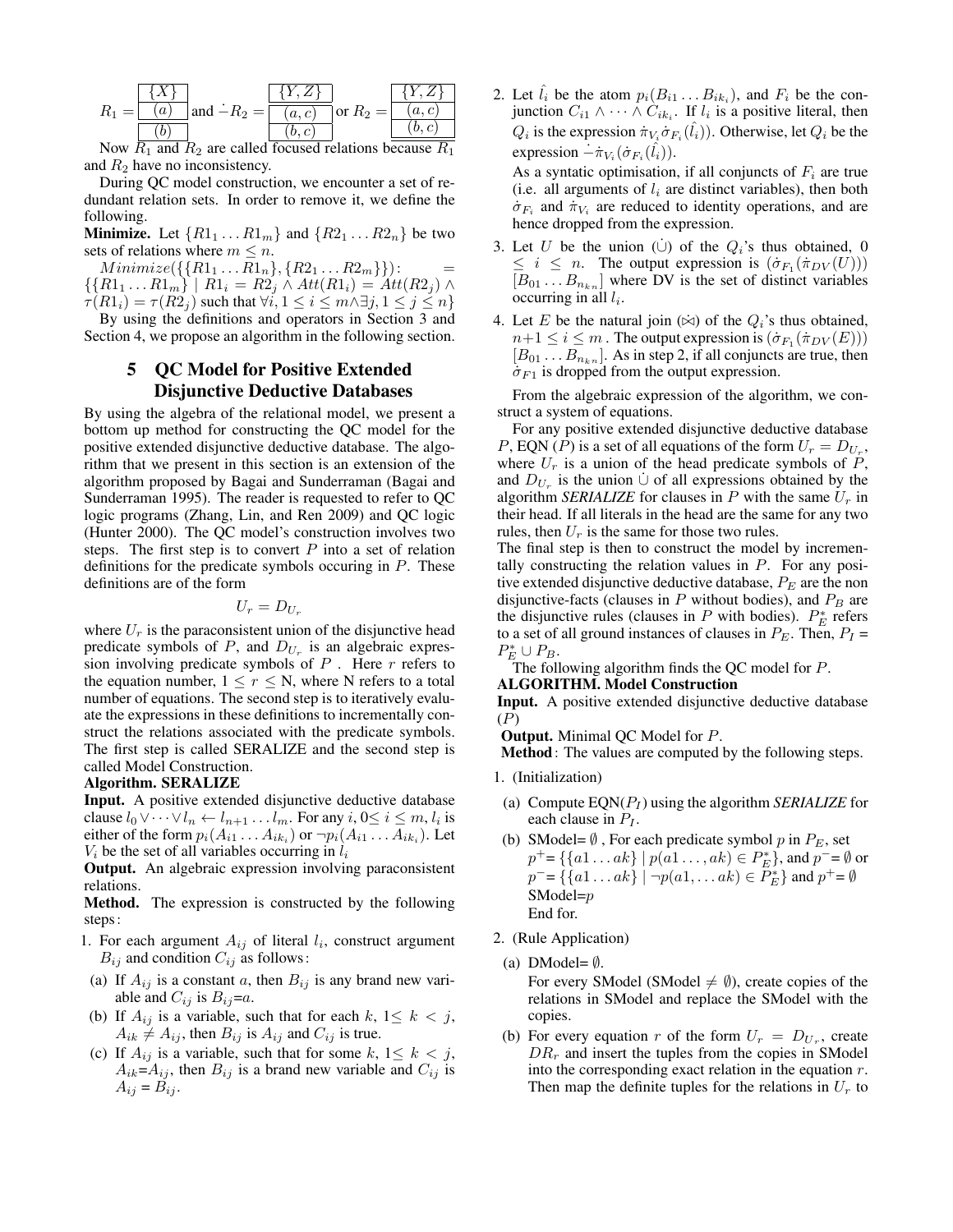$DR_r$ . Compute the expression  $D_{U_r}$  and set the relations in  $U_r$  with  $D_{U_r}^+$ .

(c) Map the newly added tuples of  $U_r$  to  $DR_r$ . Apply  $\Theta$ and  $\Omega$  to every relation in  $U_r$ . Also apply  $\Theta$  to every relation in SModel. Then

$$
DR_r = FOCUS_C(DR_r, SModel)
$$

 $DR_r = FOCUS_D(DR_r, SModel)$ 

Repeat  $FOCUS_D$  until there is no change in  $DR_r$ . When there is no change is  $DR_r$ , apply  $\Theta$  to every relation in SModel and apply  $\Omega$  and  $\Theta$  to every relation in  $U_r$ .

- (d) Create a set of proper disjunctive relations  $(PDR<sub>r</sub>)$ from the focused  $DR_r$ .
- (e) Delete all tuples for the relations in  $U_r$  and create multiple replicas of  $U_r$ , which is denoted by the set  $C_r$ , where  $|C_r| = |PDR_r|$ .
- (f) Re-map each p in  $PDR_r$  to C where  $C \in C_r$ . For every  $C \in C_r$ ,  $C=Relationalize(C)$  $\frac{1}{2}$  C<sub>r</sub> contains a collection of set of relations. \*/ DModel = DModel  $\bigcup C_r$ /\* Merging relations of every equation \*/
- (g) Once all equations are evaluated for the current SModel, perform the following: i) for every  $M \in$ DModel and for every exact relation for SModel that is not in  $M$ , create the exact relation in  $M$ , and ii) for every  $M \in$  DModel and for every exact relation for SModel that is in  $M$ , insert the tuples from the copy relation in SModel into the exact relation. Then add DModel to TempModel.
- (h) Once every SModel is applied, start from step 2 (a) with SModel= $Minimize$  (TempModel) and stop when there is no change in SModel.
- 3. Minimal QC Model: Pick one (many) set (s) in SModel whose sum of the size of all relations in the set (s) is (are) minimal.

It is very intuitive from the algorithm that if the computation of  $D_{U_r}$  is empty for any SModel, then discard the SModel. We found that the algorithm should be extended a little to accommodate disjunctive facts, duplicate variables in disjunctive literals, and constants in disjunctive literals.

The following example shows how the algorithm works. In the example, to show the difference between any two sets, we superscript the set with a number.

Example 7. *Let* P *be a positive extended disjunctive deductive database. It has the following facts and rules*:

 $r(a, c), p(a), p(c), \neg f(a, b), s(c)$  $w(X) \vee g(X) \vee \neg p(X) \leftarrow r(X, Y), s(Y)$  $w(X) \vee q(X) \vee \neg p(X) \leftarrow \neg f(X, Y)$ 

Solution. By step 1 (a) in initialization,

 $w(X) \vee g(X) \vee \neg p(X) \leftarrow r(X, Y), s(Y)$  is serialized to  $(\pi_{\{X\}}(w(X)\cup g(X)\cup -p(X))[X]=$  $(\pi_{\{X\}}(r(X, Y) \dot{\bowtie} s(Y)))^{+}[X]$ 

and  $w(X) \vee g(X) \vee \neg p(X) \leftarrow \neg f(X, Y)$  is serialized to  $(\pi_{\{X\}}(w(X)\cup g(X)\cup -p(X))[X]=$  $(\pi_{\{X\}}(-f(X, Y)))^{+}[X]$ 

Both equations that are obtained after serialization have the same left-hand side expression. So, it is written as one equation (as show in (1)). EQN( $P<sub>I</sub>$ ) returns:

1. 
$$
(\pi_{\{X\}}(w(X)\dot{\cup}g(X)\dot{\cup} - p(X))[X] = (\pi_{\{X\}}(r(X,Y)\dot{\bowtie}s(Y)))^+[X]\dot{\cup}(\pi_{\{X\}}(-f(X,Y)))^+[X]
$$

After step 1 (b) in initialization, SModel =  $\{r, p, s, f\}$ where



In step 2 (b), there is only one SModel and an equation. It is necessary to insert the tuples from the copies in SModel to the corresponding relations in the equation. DModel=  $\emptyset$ . Then map the definite tuples to  $DR<sub>1</sub>$  for the current SModel.

|               | $\{w.X\}$ | q.X | $v.\Lambda$      |
|---------------|-----------|-----|------------------|
| $DR_1$<br>$=$ |           |     | $\boldsymbol{a}$ |
|               |           |     |                  |

Compute the equation and assign it to  $U_1$ . Map the newly added (disjunctive) tuples to  $DR<sub>1</sub>$ .



Map every  $\overline{p}$  in  $PDR_1$  back to a set of base relations. We skip a step  $(2 \text{ (d)})$  here. After relationalizing the set of relations (step  $2(f)$ ), we write:

 $C_1 = \{ \{ w, p \} \} \cdot \{ g, p \} \cdot \{ w, g, p \} \cdot \}$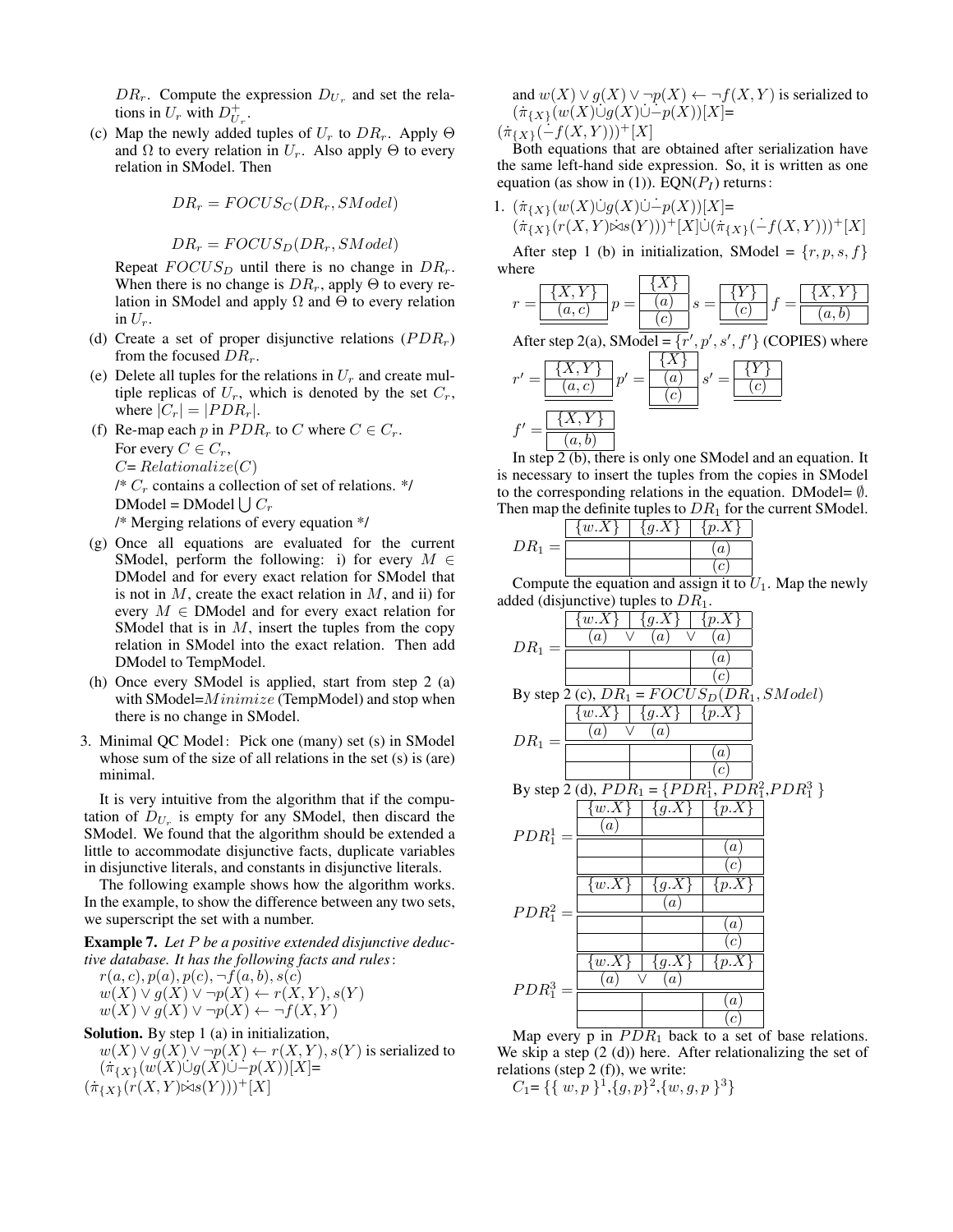

Add DModel to TempModel.

By step 2 (h), SModel= $Minimize$  (TempModel) The algorithm stops when there is no change in SModel. We then skip further iterations and write the final result:

Minimal QC Model = {  $\{w, p, r, s, f\}^1$ ,  $\{g, p, r, s, f\}^2$  }  $\{w, p, r, s, f\}^1$ 



In other words, Minimal QC Model =  $\{ \{w(a), p(a), \}$  $p(c), r(a, c), s(c), \neg f(a, b)\}, \{g(a), p(a), p(c), r(a, c), s(c),$ 

 $\neg f(a, b)$ }

Gelfond and Lifschitz adopt the way of trivializing results (Gelfond and Lifschitz 1991) while the algorithm tolerates inconsistencies. However, we observe that we have not proven the CORRECTNESS of the algorithm. Our immediate future work is to prove that the algorithm mimics fixed point semantics (Proposition 1 and Proposition 2) (Zhang, Lin, and Ren 2009).

## 6 Conclusion

In this paper, we proposed an algorithm to find the QC model for any positive extended disjunctive deductive database. We also introduced the disjunctive relational model to represent the relations containing paraconsistent unions. The algorithm that we presented here is based on the algorithm that is used to compute the well-founded model for general deductive databases by using the relational model (Bagai and Sunderraman 1996a). In query-intensive applications, this precomputation of the model enables efficient processing of subsequent queries. Though we find the model for any given positive extended disjunctive deductive database, the algorithm does not find models for the databases with recursions and constraints. One direction of future work could be expanding the algorithm to allow recursions and constraints. Moreover, the model that we construct is too strong; it causes disjunction introduction to fail, but it is supported by QC logic. To compute the QC entailment, it is necessary to have both weak and strong models. So another direction of future work could be finding the weak models for the same program so that QC entailment could be achieved. The creation of many proper disjunctive databases are expensive, given the QC logic model computation, and are probably not worth the extra computation. We notice that we have not stated or proven the complexities of the algorithm, and we have also left it for future work.

## References

Alcântara, J.; Damásio, C. V.; and Pereira, L. M. 2002. Paraconsistent logic programs. In *Logics in Artificial Intelligence*. Springer. 345–356.

Alcântara, J.; Damásio, C. V.; and Pereira, L. M. 2004. A declarative characterisation of disjunctive paraconsistent answer sets. In *ECAI*, volume 16, 951. Citeseer.

Arieli, O. 2002. Paraconsistent declarative semantics for extended logic programs. *Annals of Mathematics and Artificial Intelligence* 36(4):381–417.

Bagai, R., and Sunderraman, R. 1995. A paraconsistent relational data model. *International Journal of Computer Mathematics* 55(1-2):39–55.

Bagai, R., and Sunderraman, R. 1996a. Bottom-up computation of the fitting model for general deductive databases. *Journal of Intelligent Information Systems* 6(1):59–75.

Bagai, R., and Sunderraman, R. 1996b. Computing the wellfounded model of deductive databases. *International Journal of Uncertainty, Fuzziness and Knowledge-Based Systems* 4(02):157–175.